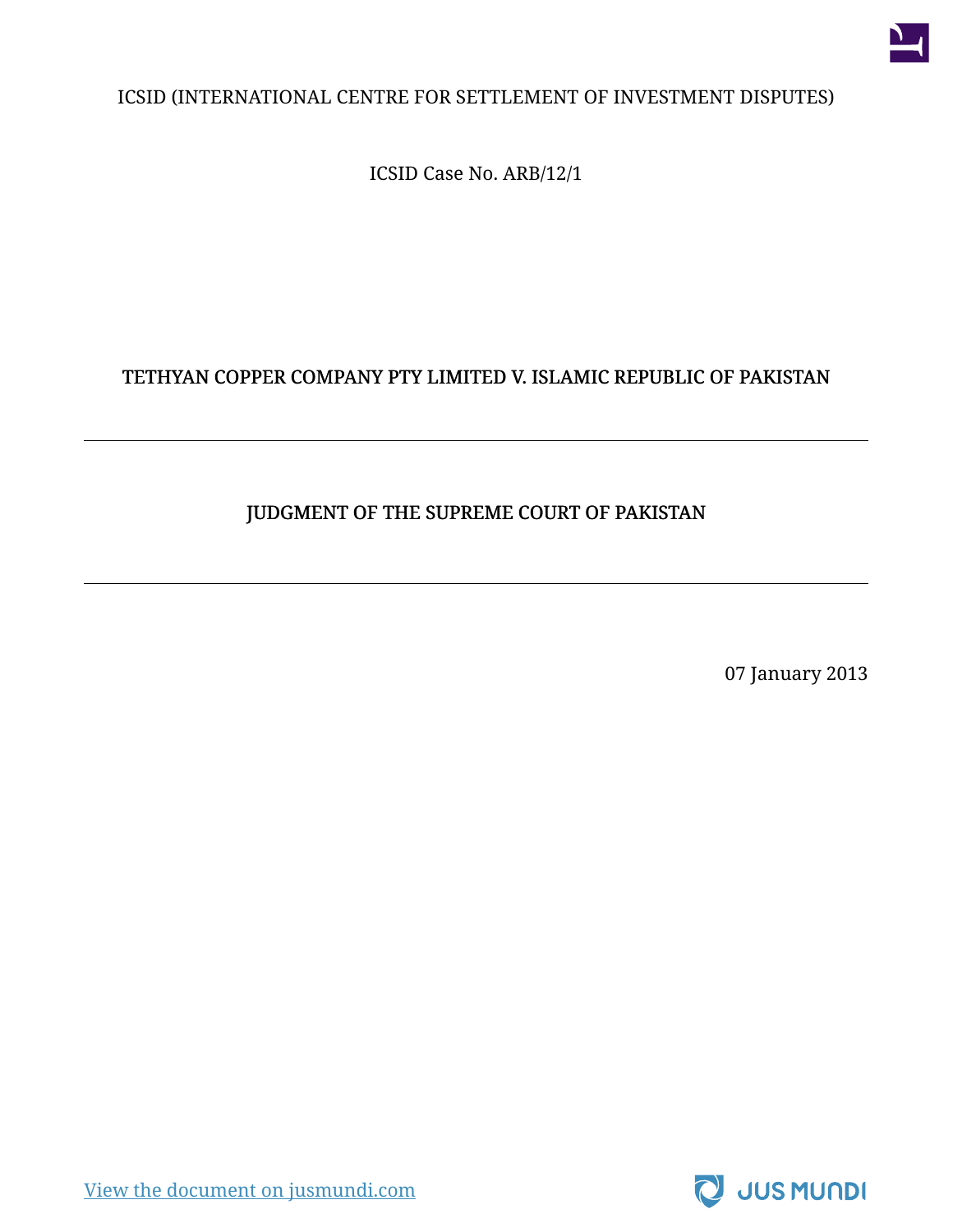### Table of Contents

|--|

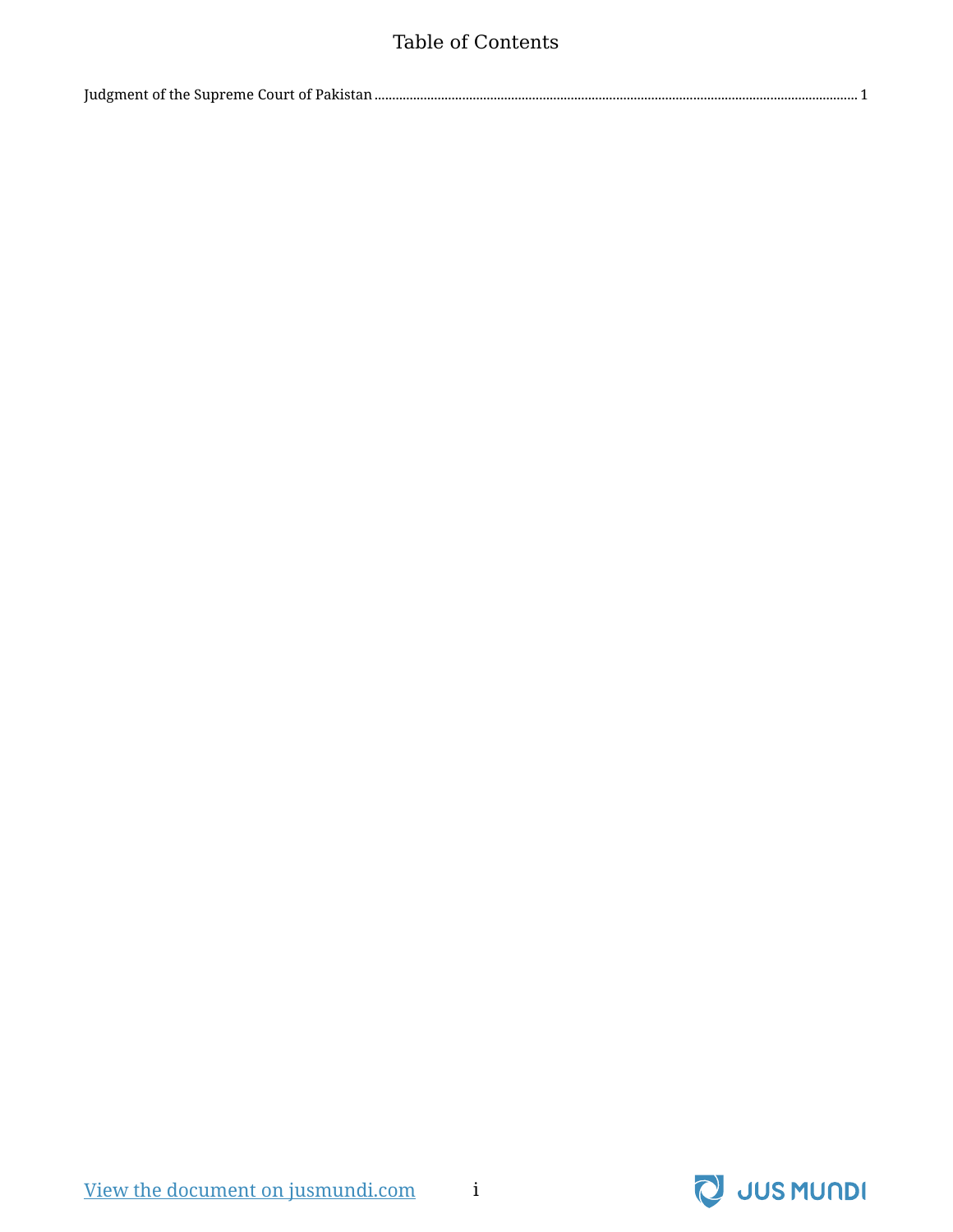# Judgment of the Supreme Court of Pakistan

- <span id="page-2-0"></span>1. By means of the instant short order, we intend to dispose of Civil Petition No. 796 of 2007 filed under Article 185(3) of the Constitution for leave to appeal against the judgment dated 26.06.2007 passed by High Court of Balochistan in Constitution Petition No.892 of 2006, Constitution Petitions directly filed before this Court under Article 184(3) of the Constitution and certain miscellaneous applications.
- 2. We have heard the learned counsel for the parties at length and have gone through the impugned judgment as well as the material placed before us.
- 3. On 25.05.2011, a consent order was passed by this Court in the instant case, reported as *Abdul Haq* Baloch v. Government of Balochistan (PLD 2011 SC 835), which contains uncontroverted facts between the parties summarized in Para. Nos. 2 to 6 & 8. The same are reproduced hereunder: -

"2. The uncontroverted facts that emerge from the concise statements, documents and submissions of the parties are that for the purpose of conducting exploration and development of mineral deposits of gold and copper in the agreed Exploration Area, in District Chaghai of the Province of Balochistan, Pakistan, Balochistan Development Authority (BDA) on the approval of the Government of Balochistan (GOB), entered into CHAGHAI HILLS EXPLORATION JOINT VENTURE AGREEMENT dated 29th July, 1993 (CHEJVA) with BHP MINERALS INTERNATIONAL EXPLORATION INC (BHP); a foreign company. BDA was to provide administrative support, necessary consents, approvals, NOCs, security clearances etc., etc., and relaxation of certain Rules of the Balochistan Mining Concession Rules, 1970. BHP was to undertake the work and entire cost of the exploration and infrastructure etc. thereof. The respective Percentage Interests were 25% for BDA and 75% for BHP. The Joint Venture was granted ten Prospecting Licenses (PLs) in 1996 for an area of 1000 Sq. Km. BHP carried out reconnaissance and detailed work up to 1999 in these areas and reported large deposits of Copper, Gold etc. at Reko-Diq. The Joint Venture thereafter surrendered 8-PL's and retained Two PLs of Reko-Diq. After the new National Mineral Policy and the enactment of Balochistan Mineral Rules, 2002, a consolidated Exploration License No.EL-5 was granted to the Joint Venture for a defined area of Reko-Diq in 2002 for three years. On two renewals thereof, EL-5 was to remain valid up to 18th February, 2011.

3. During the extended period of EL-5, ADDENDUM No.1 to the CHEJVA was signed between BDA/ GOB and BHP, whereby inter alia, Government of Balochistan became a Joint Venture partner in CHEJVA with BDA as its Agent. ADDENDUM also permitted transfer or assignment of a party's interests in CHEJVA wholly or partly. Whereon through intermediary corporate instrumentalities, share interest of BHP in CHEJVA was routed and re-routed via Mincor Resources N.L/Tethyan Copper Company Ltd., of Australia (TCC) per the OPTION AGREEMENT/ALLIANCE AGREEMENT. And finally under the NOVATION AGREEMENT OF 2006 JVA was novated to substitute TCC for BHP as a full party with Deed of Waiver and Consent of GOB for such transfer. BHP was thus replaced by TCC in the Joint Venture which became TCC-BDA/GOB' CHAGAI HILLS JOINT VENTURE. The respective Percentage Interests were restated for GOB (25%) and TCC (75%). Antofagasta of Chile and Barrick



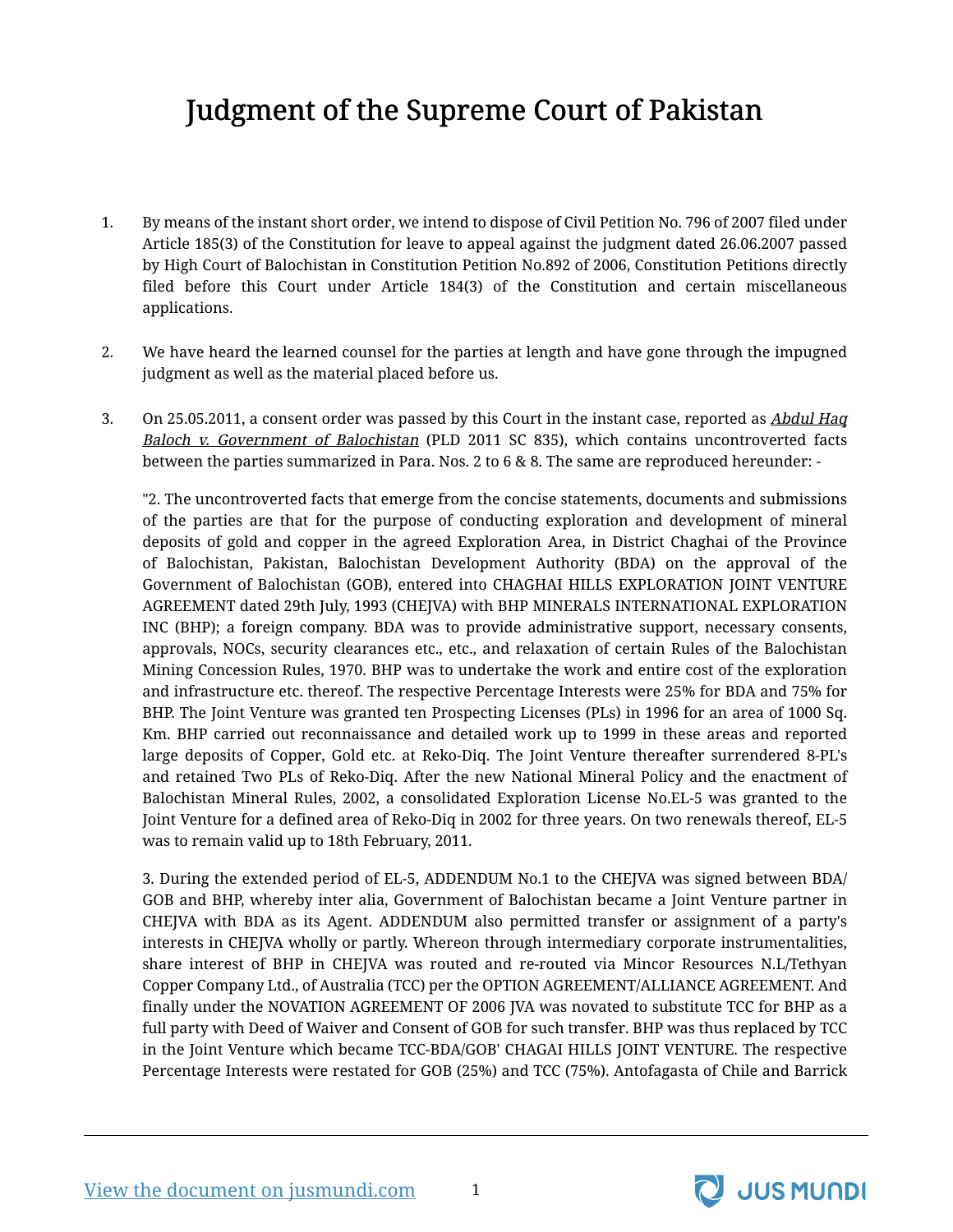Gold Corporation of Canada; stated to be amongst the largest companies prospecting for gold and copper in the world, then stepped in and jointly purchased TCC's entire 75% Percentage Interest in the Joint Venture. Antofagasta and Barrick Gold; on thus acquiring TCC, carried out the drilling and exploration programme at EL-5 area of Reko-Diq at a claimed expense of millions of US \$, with no financial cost burden on GOB/BDA.

4. In 2006, C.P. No. 892 of 2006 was filed by Maulana Abdul Haq etc., in the Balochistan High Court challenging legality of CHEJVA, relaxation of 1970 Mining Rules by GOB and BHP's lukewarm exploration activity. The Government of Balochistan denied illegality of CHEJVA and its alleged contrariness to public interest. This Constitutional Petition was dismissed by the High Court of Balochistan through the impugned judgment dated 26-6-2007. The relaxation of 1970 Rules, acts of GOB/BDA and CHEJVA were held to be legal. Hence C.P.L.A. No. 796 of 2007 in this Court against the above judgment.

5. During the pendency of the leave petition, a major development took place. Exploration work including drilling was completed by TCC within the stipulated period. Substantial discoveries of gold and copper etc. were made. The license period expired on 18th of February, 2011. TCC submitted to GOB Feasibility Study Report; a study to ascertain the commercial feasibility of the mining of the resource, treatment of ore obtained in mining operation, expected optimum return, life of the mine, mineable reserves and grade and the results of geological and geophysical investigations etc. The Feasibility Study is admittedly under examination of GOB.

6. The above mentioned feasibility report was offered by the former Advocate General i.e. Mr. Salahuddin Mengal to be exclusively shared with this Court though claiming the same to be sensitive, confidential, highly technical and ordinarily beyond the Court's domain.

7. … …

8. During the hearing of the matter, TCC formally applied to the Government of Balochistan within the visualized period for the grant of the mining lease under 2002 Rules which statedly recognized the licensee's entitlement to apply for a mining lease on success of the licensee in the exploration."

The concluding paragraphs therefrom are also reproduced hereinbelow: -

"13. We are in agreement with the learned counsel for the parties and are of the opinion that at this stage it will not be proper for us to inquire into the Feasibility Study Report or to rule upon the entitlement of TCC to the mining lease. The reason is that under the governing law and 2002 Rules, this matter falls exclusively within the domain of the Government of Balochistan and the Government is also seized of the Feasibility Report as well as the application of TCC. All the parties have expressly admitted that the Government of Balochistan being the competent authority in this matter, should in due discharge of its obligation, make a decision on TCC's application impartially, objectively and in accordance with law and thus accept its legal responsibility thereof. In this view of the matter, it will not be proper for us to pre-empt the decision of the Government of Balochistan by entering into the merits of the case at this juncture.

14. As such accepting the consensus of all the learned counsel and for the reasons above recorded, the restraining order dated 3-2-2011 is recalled. The competent authority in the Government of Balochistan shall proceed to expeditiously decide TCC's application for the grant of mining lease transparently and fairly in accordance with the law and the rules. In so doing the Government

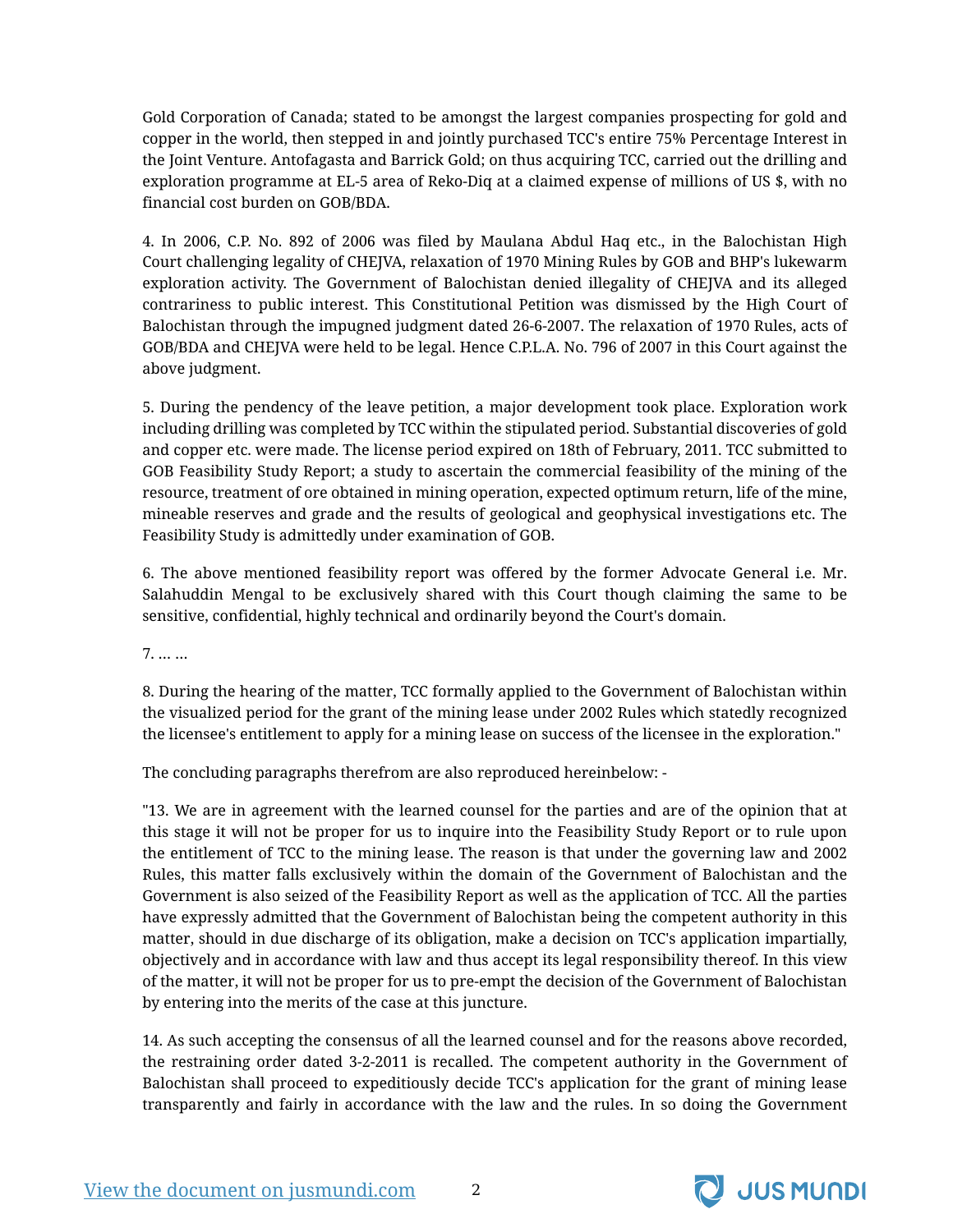of Balochistan shall not be influenced in any manner whatsoever by the pendency of these proceedings or by the orders therein passed by this Court. Upon decision of the matter by the Government of Balochistan, the learned Advocate General of the Province shall inform the Registrar of this Court forthwith. The petitions shall remain pending on the file of this Court until the decision of the application by the competent authority."

- 4. Admittedly, application for grant of mining lease submitted by Tethyan Copper Company Pakistan (Pvt.) Ltd. (TCCP), incorporated in Pakistan, was dismissed by the Mines Committee constituted under the Balochistan Mining Rules, 2002 (hereinafter referred to as the BMR 2002) in its special meeting held on 14.11.2011 and the decision communicated to TCCP vide letter dated 15.11.2011. TCCP challenged the said decision by means of an administrative appeal before the Secretary, Department of Mines & Minerals, Government of Balochistan, as provided under the BMR 2002, which too was dismissed. Both these orders were not challenged by TCCP. However, Tethyan Copper Company (TCC), incorporated in Australia, invoked the jurisdiction of the International Centre for Settlement of Investment Disputes (ICSID) against the Government of Balochistan (GOB) seeking specific performance of CHEJVA and grant of mining lease. The claim of TCC was not registered by ICSID. Later, TCC filed a claim against the Government of Pakistan on the basis of the Pakistan-Australia Bilateral Investment Treaty of 1998, which is reportedly pending for adjudication. The claimant also moved an application for provisional measures to immediately grant a temporary restraint order pending disposition of the request. In the said application, it was requested to freeze the work of the GOB in 99 square kilometers including H-4 'Tanjeel'. Dr. Samar Mubarakmand also entered appearance as a witness before the Tribunal on 06.11.2012 and stated that the GOB was planning to work in H-4 area as early as possible. The ICSID Tribunal vide decision dated 14.12.2012 rejected the application of TCC for provisional measures and allowed the GOB and Dr. Samar Mubarakmand to carry out mining in H-4 'Tanjeel' in Reko Diq. The plea of TCC regarding urgency and irreparable loss was also declined. However, the GOB was asked to keep the Tribunal informed of its specific plans and developments at the site. Simultaneously, TCC had also invoked the jurisdiction of the International Chamber of Commerce (ICC) primarily seeking specific performance of CHEJVA and grant of mining lease in the Reko Diq area of 99 kilometers comprising 14 deposits.
- 5. These facts have been noted to point out that TCCP on having accepted the order of rejection of application for grant of mining lease as well as the order of the appellate authority under the BMR 2002, instead of invoking the jurisdiction of the High Court under Article 199 of the Constitution for judicial review of both the orders, approached ICSID and ICC purportedly in light of the provision of Article 15 of CHEJVA executed between BHP and BDA. It may be advantageous to reproduce the said Article, which reads as under: -

15.4 Arbitration

15.4.1 Any dispute in respect of which:

(i) amicable settlement has not been reached within one hundred and twenty (120) days of written notice of the dispute;

(ii) neither Party requests resolution of the dispute by the Expert within the thirty (30) day period

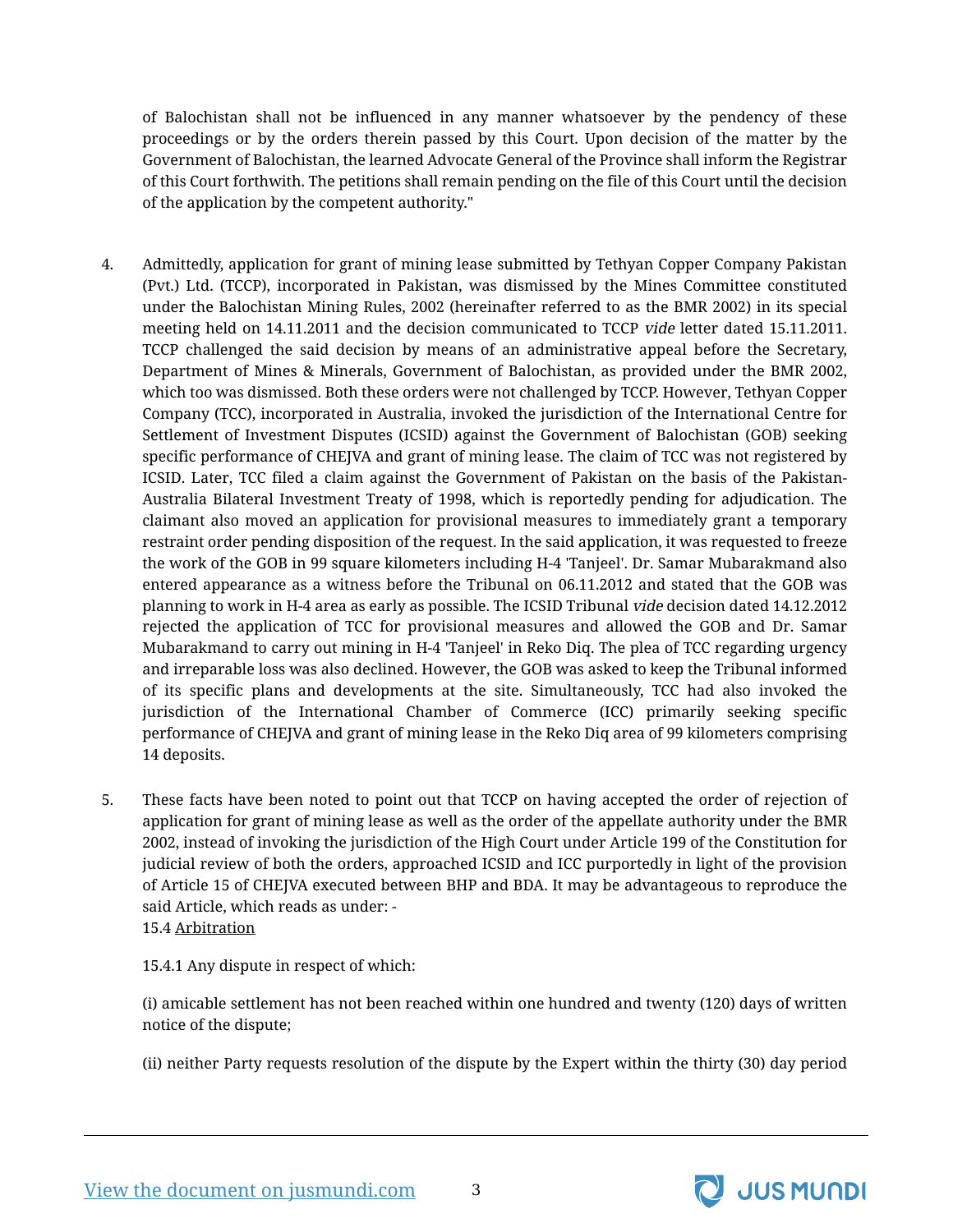set forth in Clause 15.2 or a decision by the Expert pursuant to Clause 15.2 has not become final and binding pursuant to sub-clause 15.2.5; or

(iii) pursuant to sub-clause 15.2.2 the Parties fail to agree upon the appointment of an Expert,

shall be submitted to the International Centre for the Settlement of Industrial Disputes (the "Centre") established by the Convention for Settlement of Other States in effect since October 14, 1966 (the "ICSID Convention").

15.4.2 To the extent required by the ISCID Convention each of the Parties agrees to submit to arbitration under the ISCID Convention, but should sub-clause 15.4.8 operate, then the Parties agree to submit to an arbitration conducted pursuant to the ICC Rules.

15.4.3 In all cases of arbitration pursuant to this Clause 15.4:

(a) arbitration shall take place in London, United Kingdom, unless the Parties decide otherwise;

(b) the language of the arbitration shall be English and all hearing materials, statements of claims or defence, and awards and the reasons supporting them shall be in English; and

(c) the costs of the arbitration shall be borne by the losing Party.

15.4.4 In rendering their decision, the arbitrators shall consider the intention of the Parties at the time of entering into this Agreement insofar as it may be ascertained from the Agreement, Pakistan law, and as provided by Article 16, generally accepted standards and principles of international law applicable to the mining industry.

15.4.5 Any arbitrator(s) appointed pursuant to this Clause 15.4 shall have the full power to review and revise any decision, recommendation or opinion of the Expert related to the dispute. No Party shall be limited in the arbitral proceedings to evidence or arguments submitted to the Expert pursuant to Clause 15.2, and nothing shall prevent the Expert from being called as a witness to give evidence before the arbitrators.

15.4.6 The award of the arbitral tribunal shall be final and binding upon the Parties, and any Party may seek to enforce or execute the award in any court of competent jurisdiction. The Parties hereby waive any defence or sovereign immunity they may have or claim to have in relation to any action brought to enforce or execute any arbitral award.

15.4.7 For the purposes of arbitration pursuant to the ICSID Convention, the Parties agree that the transactions to which this Agreement relates constitute an investment within the meaning of [Article](https://jusmundi.com/en/document/h/S2VVN09EOGhRRHg0SlZ3SS9qUjlwSUhxOWpSbTk0ZGxsOTFuVUV3TlRXRzdrWGQyOWVoOUU0WjNBM2sxaGo0NWZ1RWpXU01heVNtdmxZZGJZRnc1dFJFMHlTYlBrTzFZbHFsK1Q5aHljTlowZUFWeHp6d1NxU0JqVXlid0dDQUo2TFlxOXJvenRhU1lvRHdFSXdtclVZdWozWS81bXZUL2JnelpFa0krdzRFRjBOUmZiRzFmb2h4d0NjWVdyN2lmejIwdEViUGRSSTY3c0JBMWRCNGExOEY5U0hON2lOM0FKQlAzNE9Fd2s4QT0=) [25\(1\) of the ICSID Convention.](https://jusmundi.com/en/document/h/S2VVN09EOGhRRHg0SlZ3SS9qUjlwSUhxOWpSbTk0ZGxsOTFuVUV3TlRXRzdrWGQyOWVoOUU0WjNBM2sxaGo0NWZ1RWpXU01heVNtdmxZZGJZRnc1dFJFMHlTYlBrTzFZbHFsK1Q5aHljTlowZUFWeHp6d1NxU0JqVXlid0dDQUo2TFlxOXJvenRhU1lvRHdFSXdtclVZdWozWS81bXZUL2JnelpFa0krdzRFRjBOUmZiRzFmb2h4d0NjWVdyN2lmejIwdEViUGRSSTY3c0JBMWRCNGExOEY5U0hON2lOM0FKQlAzNE9Fd2s4QT0=)

15.4.8 In case, for whatever reason, the Centre should not accept jurisdiction or should reject the arbitration request, the dispute shall be finally settled under the Rules of Conciliation and Arbitration of the International Chamber of Commerce (the "ICC Rules") and the provisions of sub-clauses 15.4.3, 15.4.4, 15.4.5 and 15.4.6 shall apply. Arbitration shall be conducted by one sole arbitrator appointed by mutual agreement of the Parties. This arbitrator shall have extended experience in the mining field. In case the Parties cannot agree on the choice of the arbitrator, arbitration shall be of a nationality other than that of the Parties and shall have extended experience in the mining field. In case the Parties cannot agree on the choice of the arbitrator,

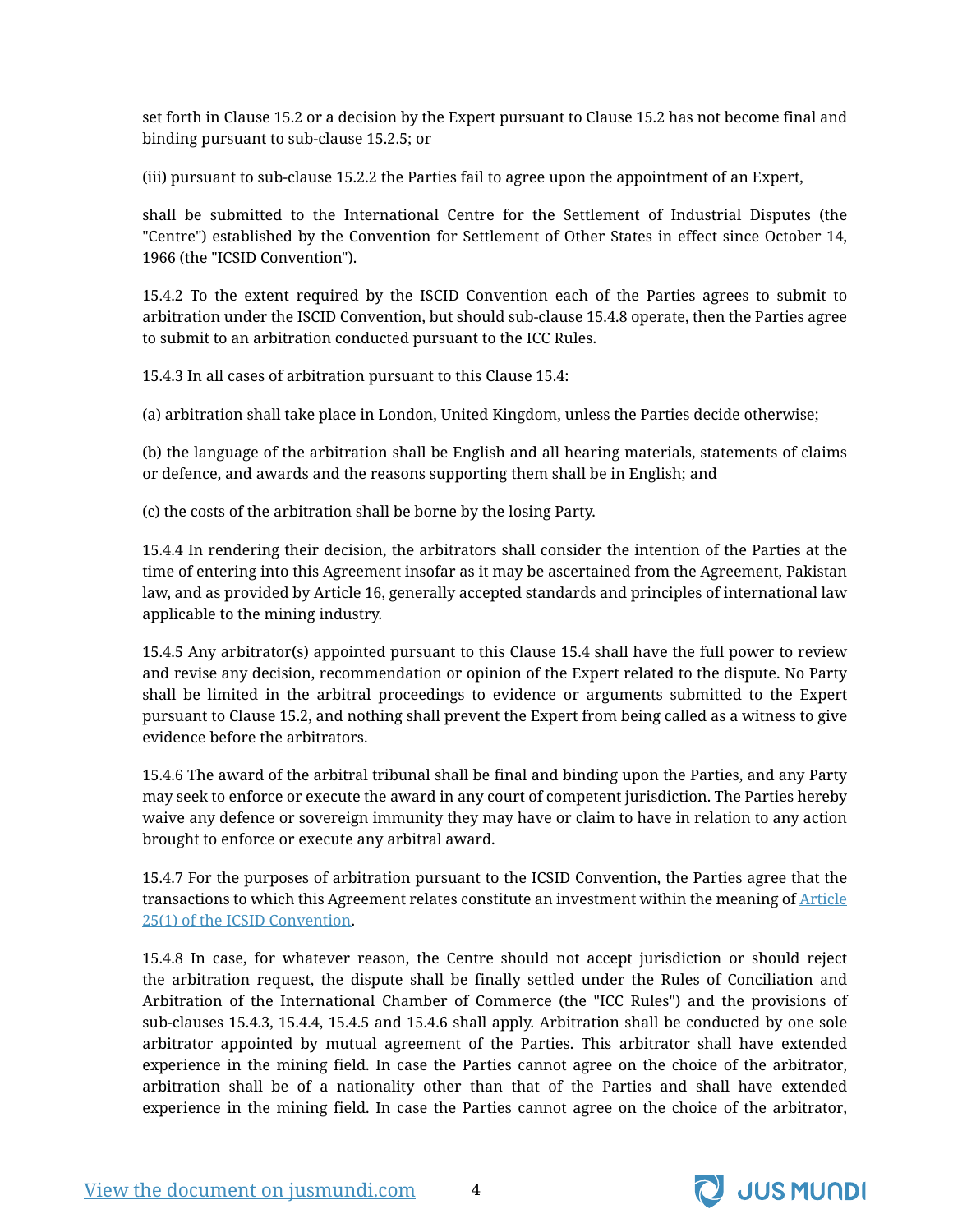arbitration shall be conducted by three arbitrators named in accordance with the ICC Rules.

- 6. Before submitting the application for issuance of Prospecting Licences (PLs) under the Balochistan Mineral Concession Rules, 1970 (BMCR 1970), the counsel of BHP Mr. Martin Harris had suggested relaxation of a number of rules, including the rule relating to persons by whom applications may be made. It appears that the request made by BHP's counsel was forwarded by BDA to the GOB and ultimately notification dated 30.01.1994 was issued, whereby following relaxations were granted: - 1. Grant of Exploration Areas
	- 2. Area available for prospecting Licences
	- 3. Application for prospecting Licence
	- 4. Satisfaction of conditions attaching to prospecting Licences
	- 5. Exclusive right
	- 6. Other Minerals
	- 7. Government rights pre-emption acquisition merger, and taking control in National emergency
	- 8. Assignment
	- 9. Application for Mining Licence
	- 10. Royalty
	- 11. Penalties compensation and cancellation
	- 12. Employment and training
	- 13. Mining Lease
- 7. In the year 1996, BHP applied for 10 PLs, which were granted on 08.12.1996. It appears that CHEJVA, which was originally executed between BHP and BDA was suffering from certain legal deficiencies, therefore, Addendum No.1 to CHEJVA was executed on 04.03.2000, allegedly under the authorization of the then Governor of Balochistan, Justice (Retd) Amir-ul-Mulk Mengal. It is pertinent to note that through the Addendum, drastic changes were made in CHEJVA, inasmuch as permission was granted for transfer or assignment of a party's interests in the agreement wholly or partly. Further, the GOB was made a joint venture partner and the BDA represented itself as an agent of GOB through ratification of agency. Thus, there are serious question marks on the manner in which the then Governor of Balochistan granted authorization by executing an undated document. However, from certain documents it appears that the same was executed on 24.12.1999. Although prior to this authorization, former Governor Syed Fazal Agha had not signed the document, which was placed before him for the purpose of executing authorization, *prima facie*, for the reason that before 12.10.1999, the GOB through the Chief Minister had decided to constitute a two-member committee to examine the said document. The need and justification of the



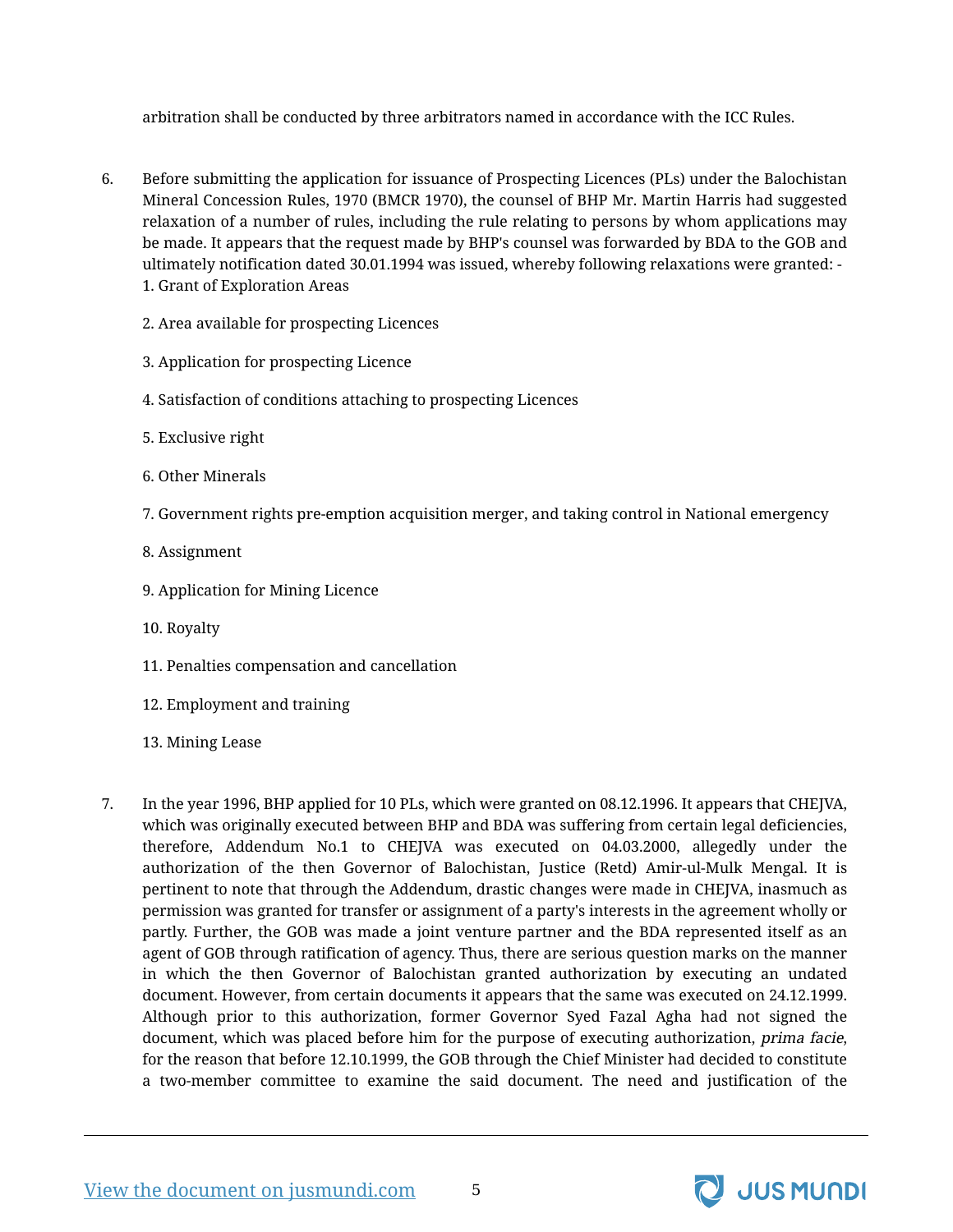Addendum is given in Paras A, B, C and D thereof, which read as under: -

A. The GOB, through the Chairman of the BDA, and BHPM intended to enter into a Joint venture Agreement for mineral exploration in the Chagai hills in the Province of Balochistan, which was executed on 29.07.1993 (… …) and it is desirable to clarify the roles of each of GOB and the BDA under the JVA;

B. Pursuant to GOB's intention to appoint the BDA as its agent in connection with the JVA, the BDA has exercised its rights and discharged its obligations under the JVA as if it were a Joint Venturer rather than the agent of the GOB. The GOB and BHPM now wish (i) to clarify the role of the BDA under the JVA as agent of the GOB and the scope of its authority to act on behalf of the GOB in connection with the JVA, and (ii) to have the GOB confirm and ratify all past actions, matters and things done by the BDA in connection with the JVA;

C. Pursuant to the issue of the JVA, BHPM, on behalf of the Joint Venture, has completed Stage One Activities (as defined in sub-clause 1.1 of the JVA) and has identified certain anomalous mineralized areas in respect of which the BDA and BHPM have jointly obtained ten (10) Prospecting Licences in order to enable BHPM to conduct Stage Two Activities on behalf of the Joint Venture; and

D. The GOB and BHPM have agreed to amend certain terms of the JVA as set out hereunder."

Thus, by means of the Addendum, in the name of ratification in terms of section 196 of the Contract Act, 1872, instead of supplementing CHEJVA, its entire complexion was changed.

8. On the basis of the Addendum, an 'Option Agreement' was also executed and in the garb of reliance on one of the clauses contained in CHEJVA, namely, Article 14 'Assignment', Mincor option was created in favour of Mincor NL, a company incorporated in Western Australia, enabling it to enter into an Alliance Agreement under clause 3 of the Option Agreement. The Mincor Option gave the sole and exclusive right to Mincor or its nominee to enter into alliance with BHP to explore in the region. On 24.10.2000, TCC, as nominee of Mincor, exercised the Mincor Option and executed an Alliance Agreement on 19.04.2002. It may be mentioned that TCC was a company incorporated in Western Australia with its place of business situated at Perth. In 2006, Antofagasta, a Chilean company registered in the United Kingdom through its subsidiary Atacama Copper Pvt. Ltd., made an offer to buy the shares of TCC, which was accepted by the Board of TCC. As such, Antofagasta through Atacama acquired the total shares of TCC for AUD 220 million. TCC also purchased the claw back right of BHP for US\$60 million. In September 2006, Barrick Gold of Canada purchased 50% shares of Atacama from Antofagasta through share-purchase agreement and thus acquired 50% ownership interest of TCC. Pursuant to the share-sale agreement, an interim shareholders agreement dated 22.09.2006 was executed between Barrick Gold and Antofagasta to govern their relationship vis -  $\dot{a}$  - vis the management of TCC. TCC started its operations in Pakistan through its Branch Office registered with the Board of Investment. It also incorporated a local subsidiary in Pakistan called TCCP. In December, 2007, TCCP approached the Lahore High Court for amalgamation of TCC's Branch Office in Pakistan and TCCP, incorporated in Pakistan, which had been functioning simultaneously until that time. Subsequently, the Islamabad High Court, to whose file the case was transferred on its establishment, vide order dated 11.04.2008 approved the amalgamation of both the companies as per the scheme of arrangement. As such, licences and properties held by Pakistan Branch of TCC stood transferred to TCCP. In the meanwhile, the BMR 2002 were enforced, and on 03.09.2002, TCCP applied for an Exploration Licence (EL) for copper, gold and associated minerals

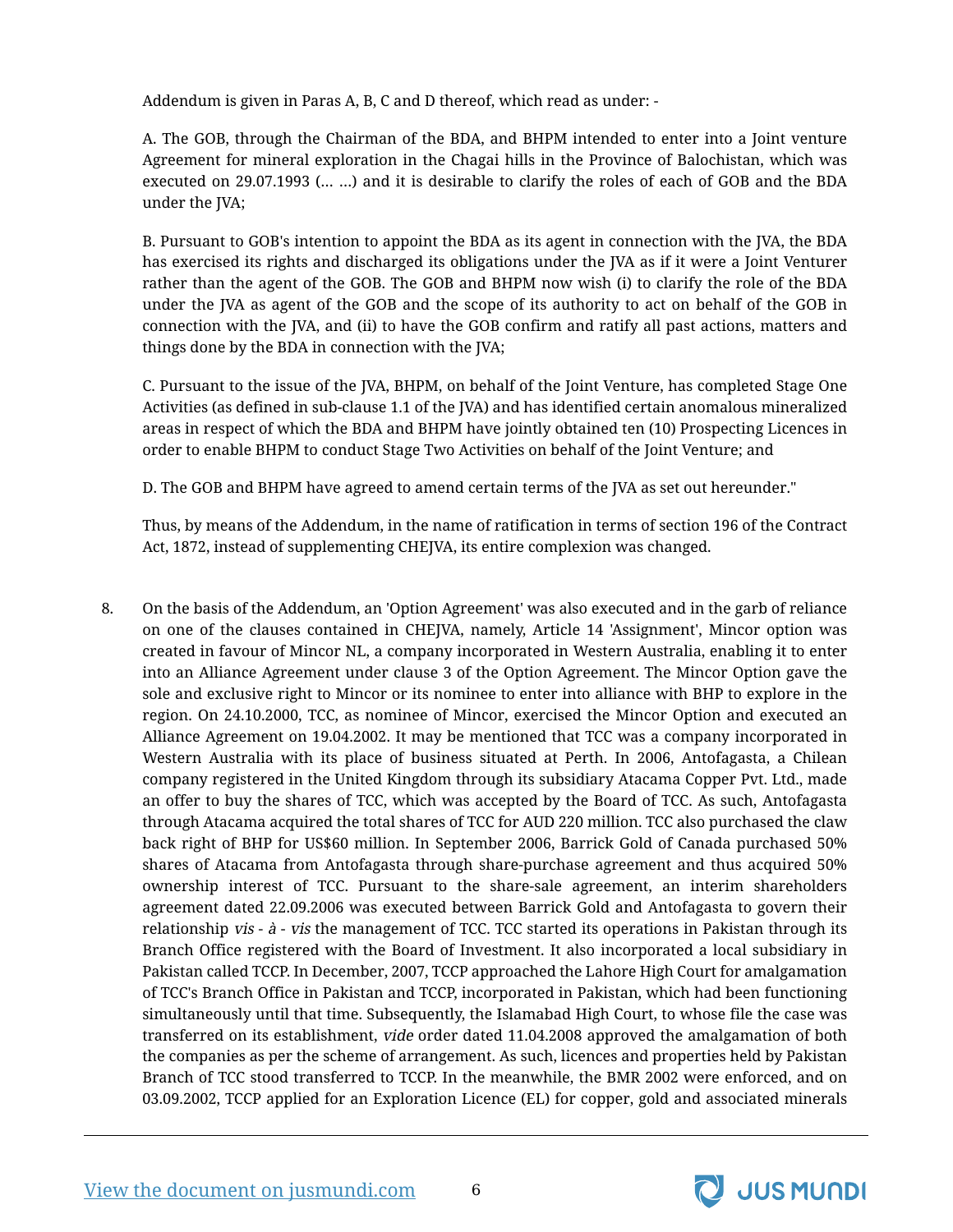in an area of 973.75 sq. km. in Chagai District and was granted EL-5 vide letter dated 09.09.2002. EL-5 was renewed twice and remained valid up to 18.02.2011.

9. In April 2006, BHP, TCC and GOB through its purported agent BDA, executed a Novation Agreement to CHEJVA, whereby the 75% interest of BHP in the agreement as well as in EL-5 was transferred to TCC. The detail of companies involved in the entire transaction and the transfer of interest inter se is given below: -

| Company                | Place<br>ofIncorpor<br>ation | <b>Nature</b><br>ofInterest                     | Interest received through                                                     | Owned by                                           |
|------------------------|------------------------------|-------------------------------------------------|-------------------------------------------------------------------------------|----------------------------------------------------|
| <b>BHP</b><br>Minerals | Delaware,<br><b>USA</b>      | Original party<br>with 75% share                | CHEJVA 29.07.1993                                                             | <b>BHP</b> Minerals<br>Australia                   |
| Mincor NL              | Western<br>Australia         | Assignable<br>Mincor Option                     | <b>Option Agreement</b><br>28.04.2000 for \$100                               | Shareholders<br>from Iscor Ltd. of<br>South Africa |
| <b>TCC</b>             | Western<br>Australia         | Nominee of<br>Mincor for<br>Option<br>Agreement | Alliance Agreement<br>03.04.2002 for future<br>investment of \$2 to 3 million | Atacama                                            |
| Atacama                | UK                           | Purchased<br>shareholding in<br><b>TCC</b>      | Share Purchase for AUD220<br>million                                          | Antofagasta and<br><b>Barrick Gold</b>             |
| <b>Barrick</b><br>Gold | Canada                       | Shareholder of<br>Atacama (50%)                 | Share Purchase Agreement                                                      | <b>Itself Parent</b><br>Company                    |
| Antofagasta            | UK<br>(FTSE-100)             | Shareholder of<br>Atacama (50%)                 | Original Holding Company<br>of Atacama                                        | <b>Itself Parent</b><br>Company                    |
| <b>TCCP</b>            | Pakistan                     | Holder of EL-5                                  | Amalgamated with TCC<br><b>Branch Office</b>                                  | <b>TCC</b>                                         |

The Novation Agreement was purportedly made for the purpose of substituting CHEJVA, and the GOB was also made a party to the Joint Venture, which was not permissible under BMR 2002 as well as the Rules of Business of the Government of Balochistan, particularly Rule 7 and other rules. The GOB, in purported exercise of the powers vested in it under the BMR 2002, granted relaxations in violation of rule 98 ibid as no reason was assigned for the relaxation of the relevant Rules.

10. In addition to these defects, it is important to note that after having invoked the jurisdiction of the original as well as the appellate authority under the BMR 2002, TCC had submitted to its forum/ jurisdiction. Both these authorities had derived their powers and jurisdiction from the BMR 2002, which were framed under the Act of 1948. The findings so recorded are adversely operating against them and, for all intents and purposes, they have no claim of any nature whatsoever against the